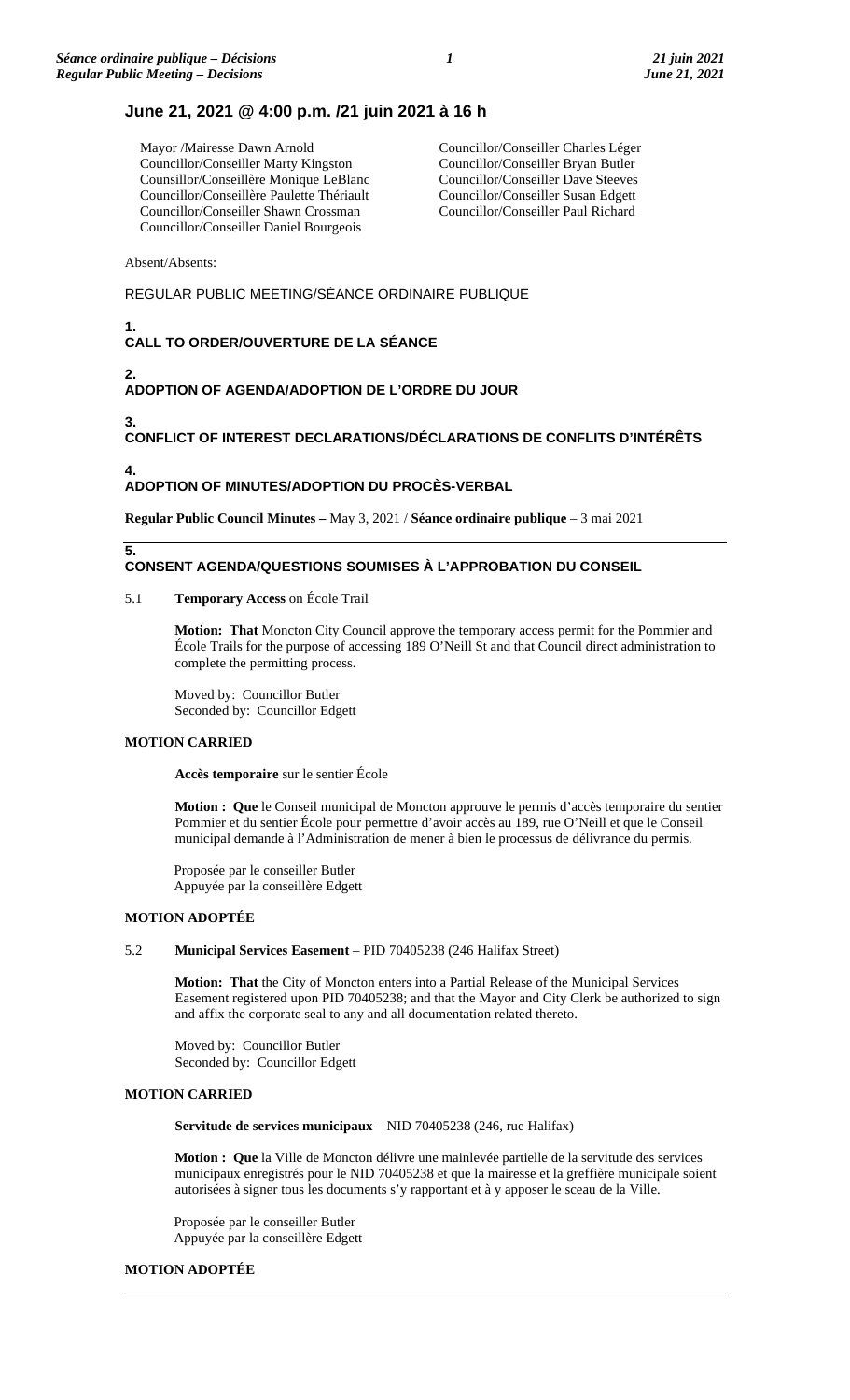# **6.1 PUBLIC PRESENTATIONS/EXPOSÉS DU PUBLIC**

5 minutes

6.1.1 **Presentation** – Task Force on Homelessness – John Wishart, Chief Executive Officer, Chamber of Commerce

**Présentation** – Groupe de travail sur l'itinérance – John Wishart, président-directeur général, Chambre de commerce pour le Grand Moncton

6.1.2 **Presentation** – Rib Fest – Darrell Nameth, Rotary Club of Moncton

**Présentation** – Rib Fest – Darrell Nameth, Club Rotary de Moncton

6.1.3 **Presentation** – Thoughts on Proposed Police Building – Ryan Hillier

**Présentation** – Opinion au sujet du nouvel édifice de la police – Ryan Hillier

6.1.4 **Presentation** – Parking Concerns – Thierry Le Bouthillier

**Présentation** – Préoccupations au sujet du stationnement – Thierry Le Bouthillier

6.1.5 **Presentation** – Dismantling Municipal Elections – Hafsah Mohammad

**Présentation** – Démantèlement des élections municipales – Hafsah Mohammad

## **Other Presentation/Autres présentations**

2 minutes

**7.**

#### **6.2 ADMINISTRATION PRESENTATIONS/EXPOSÉS DE L'ADMINISTRATION**  15 minutes

6.2.1 **Presentation** – 2021 Summer Events Programming

**Présentation** – Programmation estivale 2021

6.2.2 **Update** – COVID-19 (Coronavirus) – Marc Landry, City Manager; Conrad Landry, Fire Chief

**Mise à jour** – COVID-19 (Coronavirus) – Marc Landry, directeur municipal et Conrad Landry, chef des pompiers

6.2.3 **Update** – RCMP

**Mise à jour** – GRC

# **PLANNING MATTERS/ QUESTIONS D'URBANISME**

7.1 **New Rezoning application** – 461 Ryan

**Motion: That** Moncton City Council proceed with the Zoning By-law amendment being By-law Z-220.9 and:

- 1) That Council give 1st reading to Zoning By-law amendment By-law Z-220.9;
- 2) That a public hearing be set for July 19, 2021; and
- 3) That By-law Z-220.9 be referred to the Planning Advisory Committee for its written views; and

The rezoning, if approved, should be subject to a resolution with conditions including but not limited to:

- 1) That the existing stand of trees in the north western corner of the lot be retained and maintained as a landscaped amenity space and that no trees are to be removed other than for management purposes;
- 2) That notwithstanding section 129(5) of Zoning By-law Z-220 the distance between the jogs and recesses are permitted to be increased as per the plans attached as Schedule B;
- 3) That this rezoning approval shall expire within forty-eight (48) months of it coming into effect unless a development and development permit is obtained;
- 4) That all uses of land pursuant to this agreement shall conform with the provisions of the City of Moncton Zoning By-law, as amended from time to time, except as otherwise provided herein;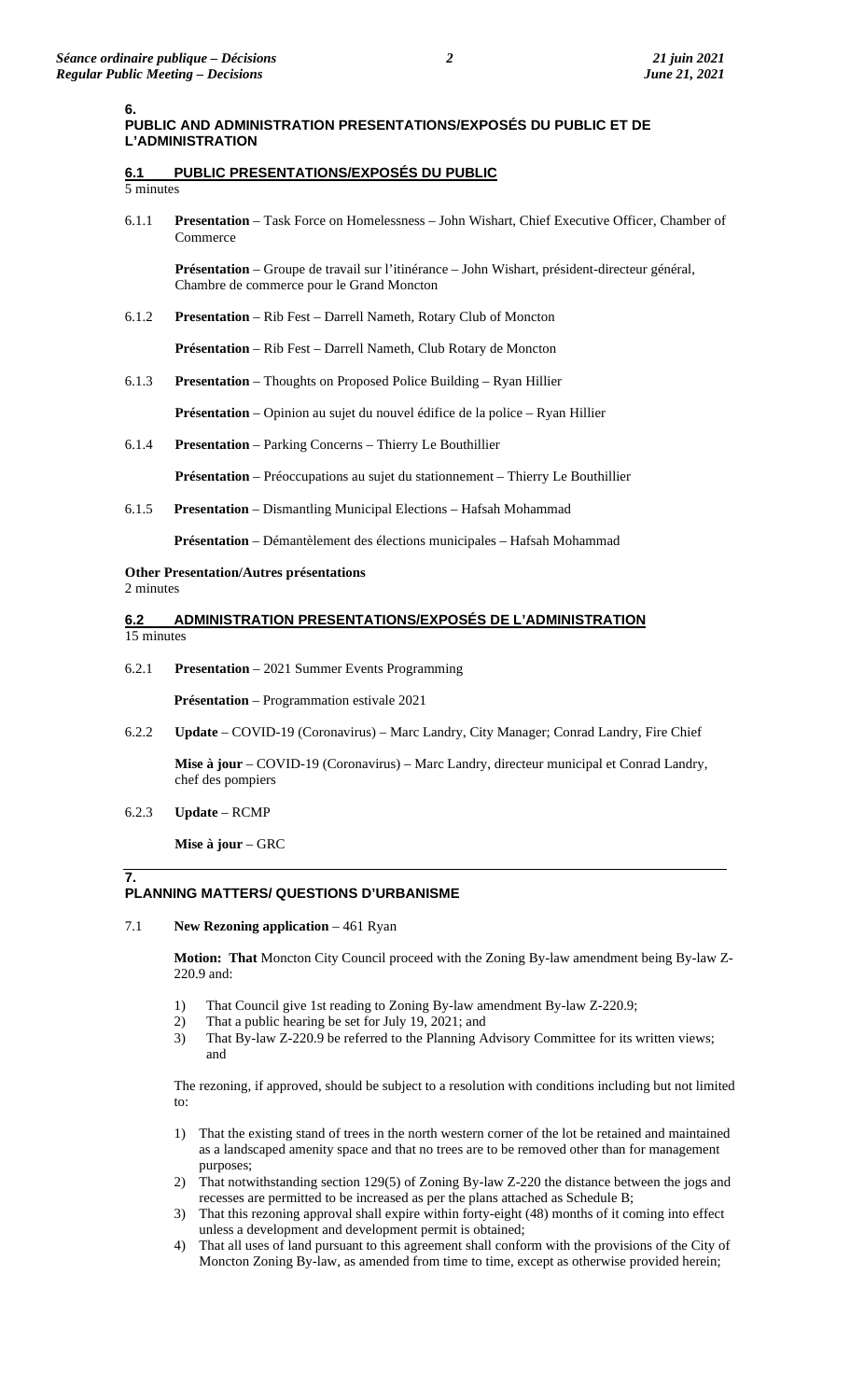- 5) That nothing contained herein shall prohibit or in any way limit the Developer's right to apply for a variance pursuant to the provisions of the Community Planning Act;
- 6) The development shall be carried out in substantial conformance with the plans and drawings submitted as Schedule B;
- 7) That this conditional rezoning replaces the previous conditional rezoning agreement registered on June 30, 2017 as number 37139079; and
- 8) That the \$1,000 security deposit and by-law registry fees, be paid prior to registration

Moved by: Councillor Butler Seconded by: Councillor Steeves

## **MOTION CARRIED**

#### **Nouvelle demande de rezonage** – 461, rue Ryan

**Motion : Que** le Conseil municipal de Moncton aille de l'avant avec le processus de modification de l'Arrêté de zonage, soit l'Arrêté Z-220.9 et :

- 1) Que le Conseil municipal procède à la première lecture de la modification de l'Arrêté de zonage Z-220.9;
- 2) Que la date de l'audience publique soit fixée au 19 juillet 2021;
- 3) Que l'Arrêté Z-220.9 soit renvoyé au Comité consultatif d'urbanisme afin d'obtenir par écrit ses avis.

Le rezonage, s'il est approuvé, doit faire l'objet d'une entente conditionnelle sur le zonage, qui comprend, entre autres, les conditions suivantes :

- 1) Que le peuplement d'arbres existant dans le coin nord-ouest du lot soit préservé et maintenu comme espace d'agrément paysagé et qu'il soit interdit d'abattre des arbres, sauf pour les besoins de la gestion;
- 2) Que sans égard à l'article 129(5) de l'Arrêté de zonage Z-220, la distance comprise entre les saillies et les retraits peut être augmentée conformément aux plans reproduits dans l'annexe B;
- 3) Que l'approbation du rezonage arrive à expiration dans les 48 mois de la date à laquelle elle entre en vigueur, sauf si un permis d'aménagement est délivré.
- 4) Que tous les aménagements conformes à cette convention respectent les dispositions de l'Arrêté de zonage de la Ville de Moncton dans sa version modifiée périodiquement, sauf selon les modalités prévues dans la présente;
- 5) Que nulle disposition reproduite dans la présente n'interdise ou ne limite, d'une manière ou d'une autre, le droit du promoteur de demander une dérogation conformément aux dispositions de la *Loi sur l'urbanisme*;
- 6) Que les travaux d'aménagement se déroulent en respectant essentiellement les plans et les dessins reproduits dans l'annexe B;
- 7) Que ce rezonage conditionnel remplace la précédente entente de rezonage conditionnel enregistrée le 30 juin 2017 sous le numéro 37139079;
- 8) Que le dépôt de garantie de 1 000 \$ et les droits relatifs au registre des arrêtés soient acquittés avant l'enregistrement.

Proposée par le conseiller Butler Appuyée par le conseiller Steeves

## **MOTION ADOPTÉE**

7.2 **New Rezoning and Municipal Plan Amendment –** PID 70463880 and a portion of PID 70463898 at the corner of Bulman Drive and Mountain Road

Motion : That Moncton City Council proceed with the Municipal Plan amendment being By-law Z-113.30 and the Zoning By-law amendment being By-law Z-220.6 and:

- 1) That Council give 1st reading to the Municipal Plan amendment By-law Z-113.30 and Zoning By-law amendment By-law Z-220.6;
- 2) That a public presentation for the plan amendment be set for July 5, 2021;
- 3) That a tentative public hearing be set for August 16, 2021; and
- 4) That By-laws Z-113.30 and Z-220.9 be referred to the Planning Advisory Committee for its written views; and

The rezoning, if approved, should be subject to conditions including but not limited to:

- 1) That the two properties be reconfigured and re-subdivided to create two building lots as per the attached plans prior to the issuance of a building and development permit on either property
- 2) That a reciprocal right-of-way be registered to both properties prior to the issuance of a Building and Development permit
- 3) That notwithstanding section 34(2) of the Zoning By-law, the outdoor garbage storage is permitted to be located in the required rear yard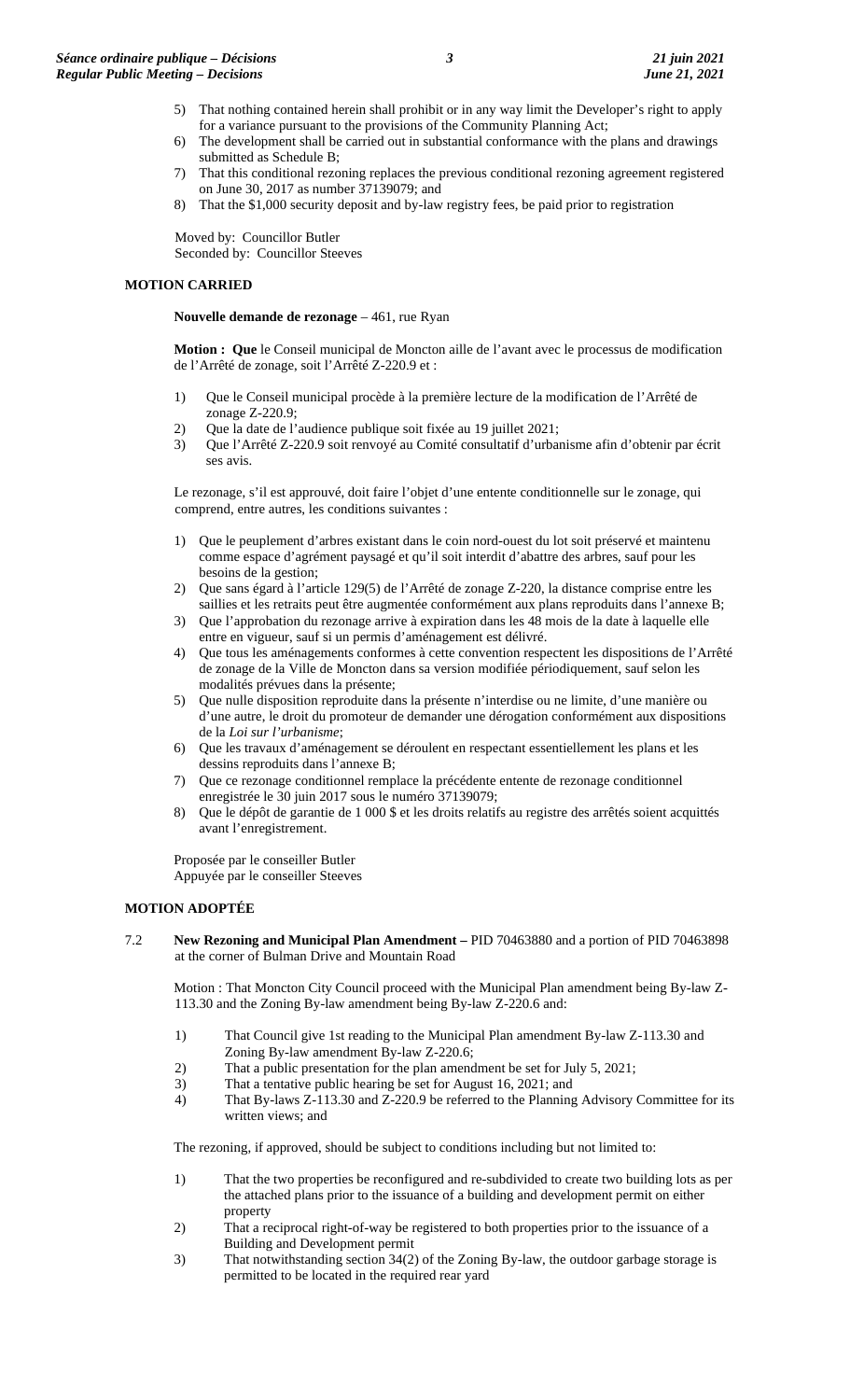- 4) That notwithstanding section 42(1)(e) and 63(1) & (2) of the Zoning By-law, parking is permitted in the required rear yard abutting the residential zone at the back
- 5) That this rezoning approval shall expire within forty-eight (48) months of it coming into effect unless a building and development permit is obtained;
- 6) That all uses of land pursuant to this agreement shall conform with the provisions of the City of Moncton Zoning By-law, as amended from time to time, except as otherwise provided herein;
- 7) That nothing contained herein shall prohibit or in any way limit the Developer's right to apply for a variance pursuant to the provisions of the Community Planning Act;
- 8) The development shall be carried out in substantial conformance with the plans and drawings submitted as Schedule B; and
- 9) That the \$1,000 security deposit and by-law registry fees, be paid prior to registration
- Moved by: Councillor Butler

Seconded by: Councillor Steeves

# **MOTION CARRIED**

**Nouvelle demande de rezonage et modification du Plan municipal –** NID 70463880 et une partie du NID 70463898 à l'angle de la promenade Bulman et du chemin Mountain

**Motion : Que** le Conseil municipal de Moncton aille de l'avant avec le processus de modification du Plan municipal, soit l'Arrêté Z-113.30, et de modification de l'Arrêté de zonage, soit l'Arrêté Z-220.6 et :

- 1) Que le Conseil municipal procède à la première lecture de la modification de l'Arrêté Z-113.30 et de la modification de l'Arrêté de zonage Z-220.6;
- 2) Que la date de la présentation publique de la modification du Plan municipal soit fixée au 5 juillet 2021;
- 3) Que la date provisoire de l'audience publique soit fixée au 16 août 2021;
- 4) Que les Arrêtés Z-113.30 et Z-220.9 soient renvoyés au Comité consultatif d'urbanisme afin d'obtenir par écrit ses avis.

Le rezonage, s'il est approuvé, doit être soumis aux conditions suivantes, entre autres :

- 1) Les deux propriétés doivent être reconfigurées et reloties afin de créer deux lots à bâtir conformément aux plans annexés avant de délivrer le permis de construction et d'aménagement pour l'une ou l'autre des deux propriétés;
- 2) Une convention de droit de passage réciproque doit être enregistrée pour les deux propriétés avant de délivrer le permis de construction et d'aménagement;
- 3) Sans égard à l'article 34(2) de l'Arrêté de zonage, l'aménagement de l'aire d'entreposage des ordures extérieure est autorisé dans la cour arrière;
- 4) Sans égard à l'article 42(1)(e) et aux alinéas (1) et (2) de l'article 63 de l'Arrêté de zonage, le stationnement est autorisé dans la cour arrière attenante à la zone résidentielle à l'arrière;
- 5) Cette approbation du rezonage arrive à expiration dans les 48 mois de la date à laquelle elle entre en vigueur, sauf si un permis de construction et d'aménagement est délivré;
- 6) Tous les aménagements conformes à cette convention doivent respecter les dispositions de l'Arrêté de zonage de la Ville de Moncton, dans sa version modifiée périodiquement, sauf indication contraire dans la présente;
- 7) Nulle disposition de la présente n'interdit ou ne limite, d'une manière ou d'une autre, le droit du promoteur de demander une dérogation conformément aux dispositions de la *Loi sur l'urbanisme*;
- 8) Les travaux d'aménagement doivent se dérouler en respectant essentiellement les plans et les dessins déposés dans l'annexe B;
- 9) Le dépôt de garantie de 1 000 \$ et les droits relatifs au registre des arrêtés doivent être acquittés avant l'enregistrement.

Proposée par le conseiller Butler Appuyée par le conseiller Steeves

# **MOTION ADOPTÉE**

7.3 **Amending** Unit 20, Grove Hamlet Subdivision

**Motion : That** Moncton City Council:

Assent to the location of a portion of chemin Ripplewood Road (North), a portion of rue Melba Street and cour Le Guerne Court as public streets

Subject to the following conditions:

- Streets and Services to be designed and acceptable to the City Engineer and constructed in accordance with the Subdivision Development, Procedures, Standards and Guidelines.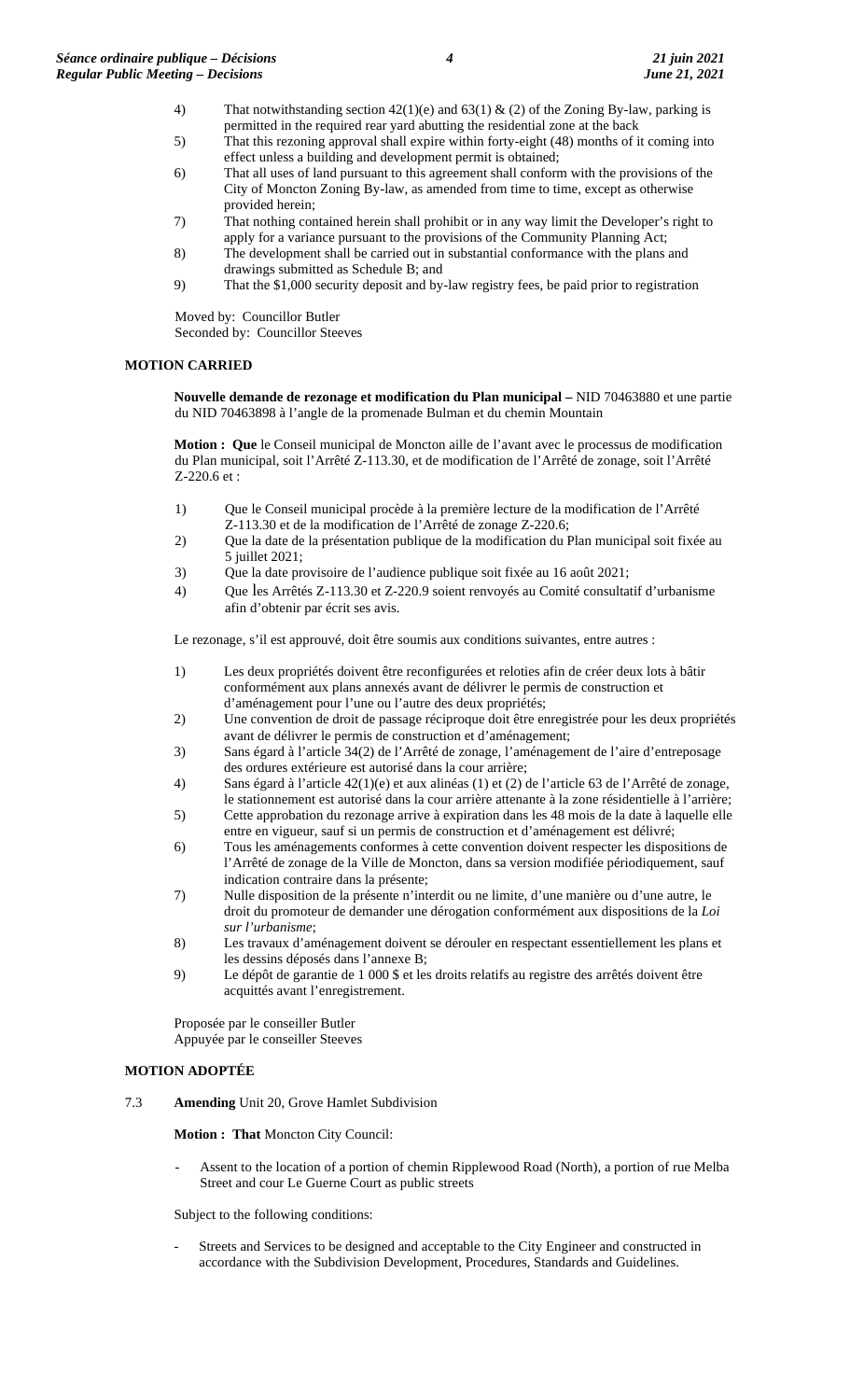Moved by: Councillor Thériault Seconded by: Councillor Kingston

#### **MOTION CARRIED**

**Modification** – Unité 20 **–** Lotissement Grove Hamlet

**Motion : Que** le Conseil municipal de Moncton :

approuve l'emplacement de la portion nord du chemin Ripplewood, de la portion de la rue Melba et de la cour Le Guerne comme voies publiques.

Sous réserve des conditions suivantes :

Que les rues et les services soient conçus à la satisfaction de l'ingénieur de la Ville et soient contruits conformément aux procédures, aux normes et aux directives sur l'aménagement des lotissements.

Proposée par la conseillère Thériault Appuyée par le conseiller Kingston

#### **MOTION ADOPTÉE**

7.4 **Amending** Alfred D Trites Subdivison, Laforge Street

**Motion : That** Council:

- Authorize the City of Moncton to enter into a Subdivision Agreement with the owner for the design and construction of Municipal Services (water & sewer) in Laforge Street; and
- Require Cash in Lieu of Land for Public Purposes in the amount of \$4,800.00 for the Amending Alfred D. Trites Subdivision.

Moved by: Councillor Butler Seconded by: Councillor Edgett

#### **MOTION CARRIED**

**Modification** – Lotissement Alfred D. Trites – Rue Laforge

**Motion : Que** le Conseil municipal :

- autorise la Ville de Moncton à signer une entente de lotissement avec le propriétaire pour la conception et la construction des services municipaux (eau et égout) sur la rue Laforge;
- exige une compensation financière de 4 800 \$ en contrepartie du terrain d'utilité publique pour la modification du lotissement Alfred D. Trites.

Proposée par le conseiller Butler Appuyée par la conseillère Edgett

#### **MOTION ADOPTÉE**

7.5 **Humphrey's Brook Neighbourhood** Plan East Development Charge By-law

**Motion : That** Moncton City Council proceed with proposed amending By-law 1519.1 by:

- (1) Giving first reading of the By-law;
- (2) Requesting the views of the Planning Advisory Committee; and
- (3) Setting a public hearing for July 19, 2021.

Moved by: Councillor Thériault Seconded by: Councillor Crossman

# **MOTION CARRIED**

**Plan du quartier du ruisseau Humphreys** – Secteur est – Redevances d'aménagement

**Motion : Que** le Conseil municipal de Moncton aille de l'avant avec le processus de modification proposée de l'Arrêté 1519.1 :

- (1) en procédant à la première lecture de l'Arrêté;
- (2) en demandant les avis du Comité consultatif d'urbanisme;
- (3) en fixant au 19 juillet 2021 la date de l'audience publique.

Proposée par la conseillère Thériault Appuyée par le conseiller Crossman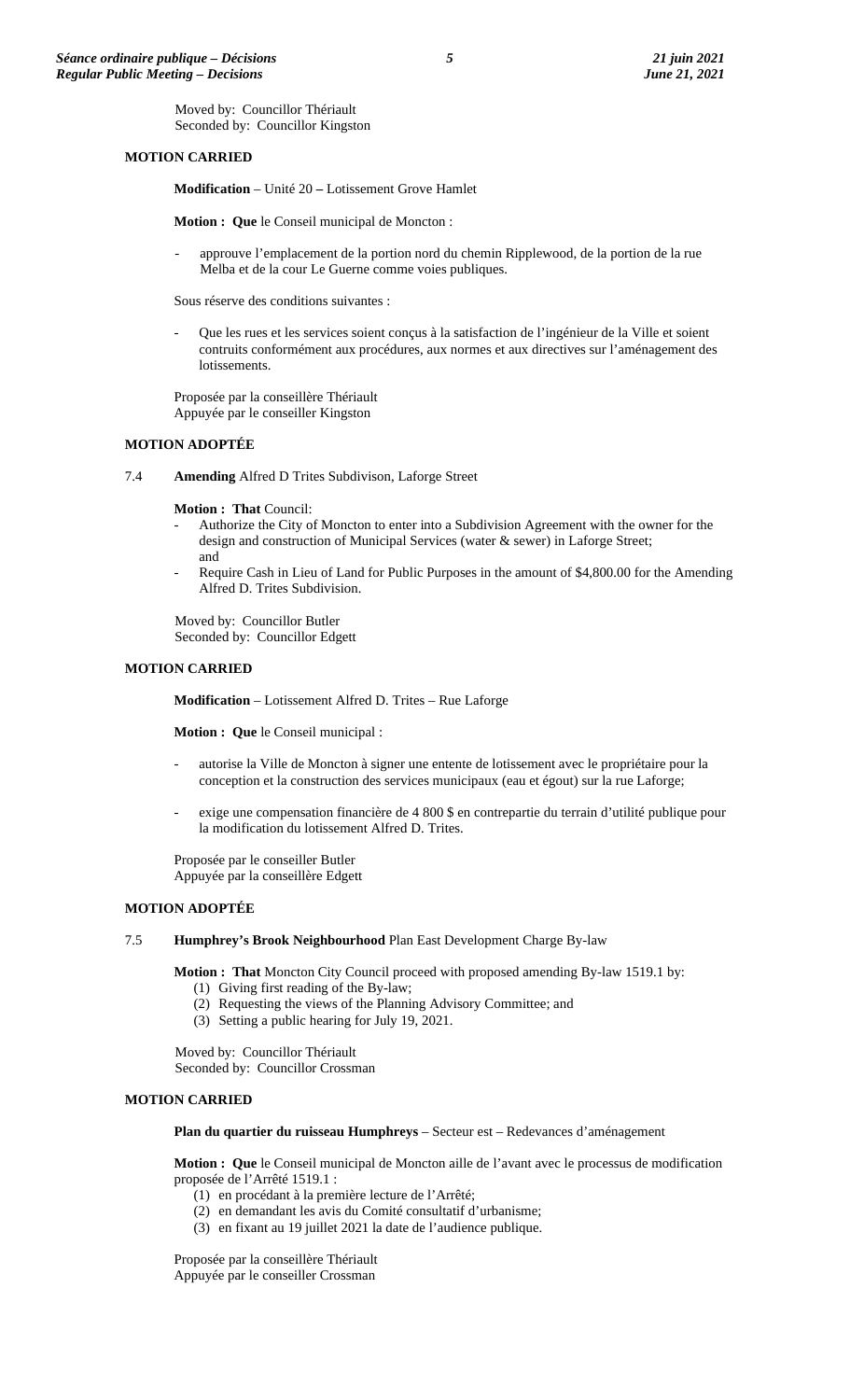**8.**

## **MOTION ADOPTÉE**

# **STATEMENTS BY MEMBERS OF COUNCIL/EXPOSÉS DES MEMBRES DU CONSEIL**

#### **9. REPORTS AND RECOMMENDATIONS FROM COMMITTEES AND PRIVATE MEETINGS/RAPPORTS ET RECOMMANDATIONS DES COMITÉS ET RÉUNIONS À HUIS CLOS**

#### 9.1 **Recommendation(s)** – Private Session – June 14, 2021

**Motion : That** Moncton City Council authorize the City to amend the terms of the Option Agreement dated January 30, 2017 between the City and Galco Atlantic Investments Network Inc. to provide a six (6) month extension for Galco's development obligations as well as amending the notice period for the City's option to re-purchase from 6 months to 60 days prior to the expiry of the Agreement should Galco fail to meet its obligations, and that the Mayor and City Clerk be authorized to execute all necessary documents and to affix the corporate seal of the City of Moncton thereto.

Moved by: Councillor Thériault Seconded by: Councillor Edgett

#### **MOTION CARRIED**

#### *Nay:*

*Councillor Bourgeois Councillor Butler Councillor Steeves*

#### **Motion :**

- 1) Approve J.N. LAFFORD REALTY INC.'s application for the proposed phase 1 development at 49 Foundry Street (PID 70360011), under the Redevelopment Grant Program, which is established under the Financial Incentive Program for Downtown Community Improvement Plan Area & Designated Heritage Properties, per Redevelopment Grant amounts found in the financial grant model, and
- 2) Approve J.N. LAFFORD REALTY INC.'s application for the Building Permit and Planning Fee Equivalent Grant Program, which is established under the Financial Incentive Program for Downtown Community Improvement Plan Area & Designated Heritage Properties, for the proposed phase 1 development at 49 Foundry Street (PID 70360011), once the conditions of the Program are fulfilled by the applicant and verified by City Administration, and
- 3) Direct the City's Legal Department to prepare a Grant Payment Agreement with the Applicant and authorize the Mayor and City Clerk to execute all necessary documents, and to affix the corporate seal thereto.

Moved by: Councillor Crossman Seconded by: Councillor Thériault

### **MOTION CARRIED**

**Motion : That** the City of Moncton, pursuant to section 131 of the Community Planning Act, enter into an agreement with the owner of property at 20 Record Street, being J. N. LAFFORD REALTY Inc., providing for its development, subject to certain terms and conditions, and that the Mayor and City Clerk be authorized to sign and affix the Corporate Seal of the City of Moncton to any and all documentation related thereto; and

Furthermore, that City Council direct Administration to add such future similar agreements to the City of Moncton Contract Execution Policy and allow for execution by the Mayor and City Clerk without further Council approval, provided the agreement follows the standard template already approved by Council.

Moved by: Councillor Crossman Seconded by: Councillor Thériault

#### **MOTION CARRIED**

**Recommandation(s)** – Session à huis clos – 14 juin 2021

**Motion : Que** le Conseil municipal de Moncton autorise la Ville à modifier les conditions de la Convention d'option datée du 30 janvier 2017 entre la Ville et Galco Atlantic Investments Network Inc. pour proroger de six mois les obligations de Galco dans l'aménagement, en plus de modifier le délai de préavis prévu pour l'option de rachat de la Ville pour la période comprise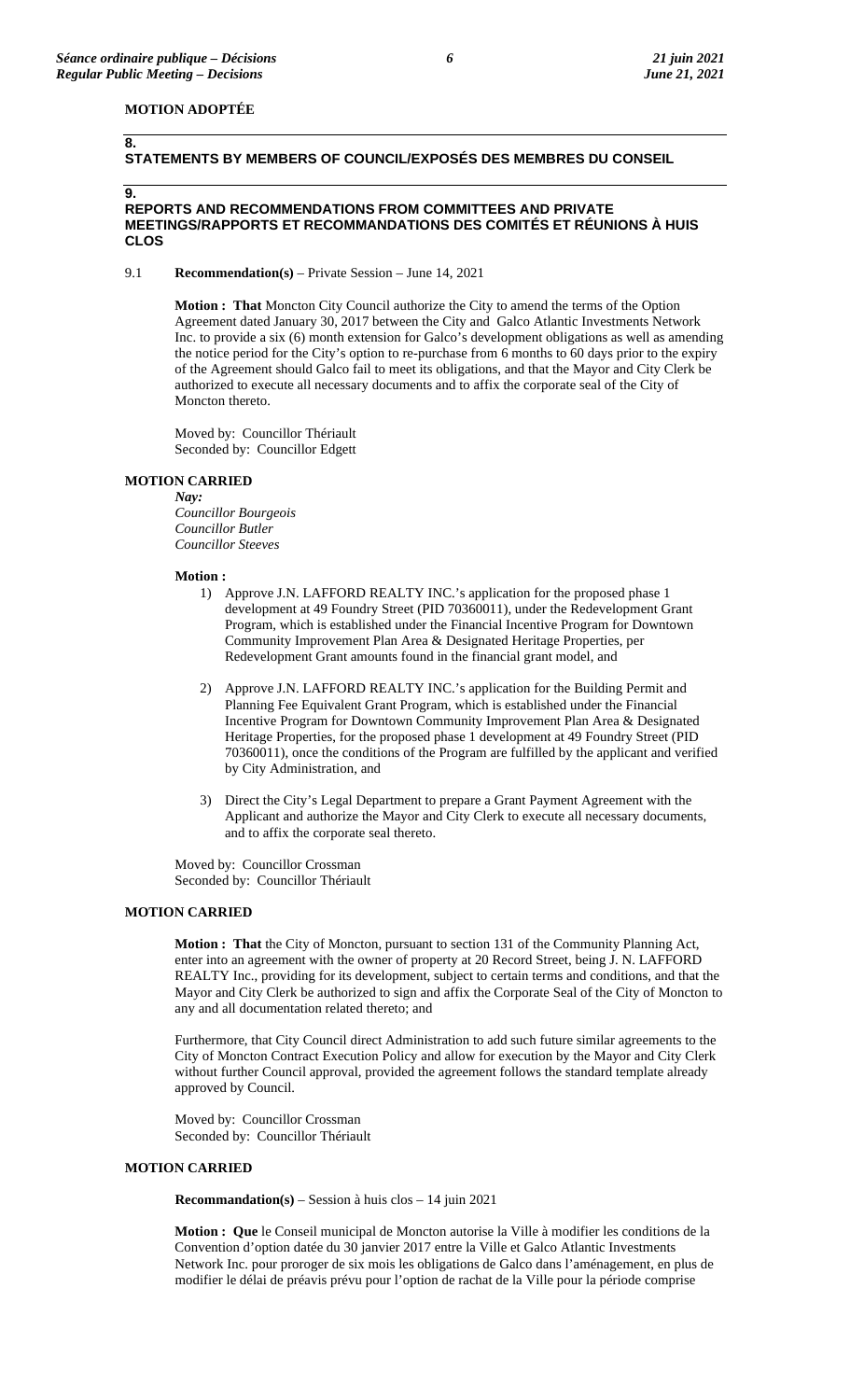entre six mois et 60 jours avant l'expiration de la convention si Galco ne s'acquitte pas de ses obligations, et que la mairesse et la greffière municipale soient autorisées à signer tous les documents nécessaires et à y apposer le sceau de la Ville de Moncton.

Proposée par la conseillère Thériault Appuyée par la conseillère Edgett

## **MOTION ADOPTÉE**

*Contre: Conseiller Bourgeois Conseiller Butler Conseiller Steeves*

#### **Motion :**

- 1) Approuver la demande de J.N. LAFFORD REALTY INC. relative à la phase 1 du projet d'aménagement au 49, rue Foundry (NID 70360011) en vertu du Programme des subventions de réaménagement, dans le cadre du Programme d'incitatifs financiers pour le secteur visé par le Plan d'améliorations communautaires du centre-ville et les propriétés patrimoniales désignées, selon les montants établis dans le modèle financier du Programme des subventions de réaménagement;
- 2) Approuver la demande de J.N. LAFFORD REALTY INC. relative au Programme de subventions équivalentes aux droits de permis de construction et d'aménagement dans le cadre du Programme d'incitatifs financiers pour le secteur visé par le Plan d'améliorations communautaires du centre-ville et les propriétés patrimoniales désignées, pour la phase 1 du projet d'aménagement proposé au 49, rue Foundry (NID 70360011), lorsque les conditions du Programme seront remplies et qu'elles auront été vérifiées par l'Administration municipale.
- 3) Donner pour consigne au Bureau des affaires juridiques de la Ville de préparer une entente de paiement de subvention avec le promoteur de ce projet et autoriser la mairesse et la greffière municipale à signer tous les documents nécessaires et à y apposer le sceau de la Ville.

Proposée par le conseiller Crossman Appuyée par la conseillère Thériault

#### **MOTION ADOPTÉE**

**Motion : Que,** conformément à l'article 131 de la Loi sur l'urbanisme du Nouveau-Brunswick, la Ville de Moncton, conclue, avec le propriétaire du bien-fonds du 20, rue Record, soit J. N. LAFFORD REALTY Inc., un accord prévoyant l'aménagement de ce bien-fonds sous réserve de certaines clauses et conditions et que la mairesse et la greffière municipale soient autorisées à signer tous les documents s'y rapportant et à y apposer le sceau de la Ville de Moncton.

Il est en outre proposé que le Conseil municipal demande à l'Administration d'ajouter les autres accords comparables dans la Politique sur la signature des contrats de la Ville de Moncton et permette à la mairesse et à la greffière municipale de les signer sans qu'il soit nécessaire que le Conseil donne son approbation, à la condition que ces conventions respectent le modèle type déjà approuvé par le Conseil municipal.

Proposée par le conseiller Crossman Appuyée par la conseillère Thériault

## **MOTION ADOPTÉE**

#### **10.**

## **REPORTS FROM ADMINISTRATION/RAPPORTS DE L'ADMINISTRATION**

10.1 **City of Moncton Submissions** – Local Governance Reform – Richard Dunn, Acting Intergovernmental Affairs Officer

**Motion: That** the motion to approve the City of Moncton's submission to the Province of New Brunswick on Local Governance Reform, be postponed in order for administration to petition the Province for an extension on the submission deadline of June 24th; and that a meeting of Council be held within 30 days to allow a full discussion and contributions to the report by members of Council.

Moved by: Councillor Crossman Seconded by: Councillor Richard

## **MOTION TO POSTPONED CARRIED**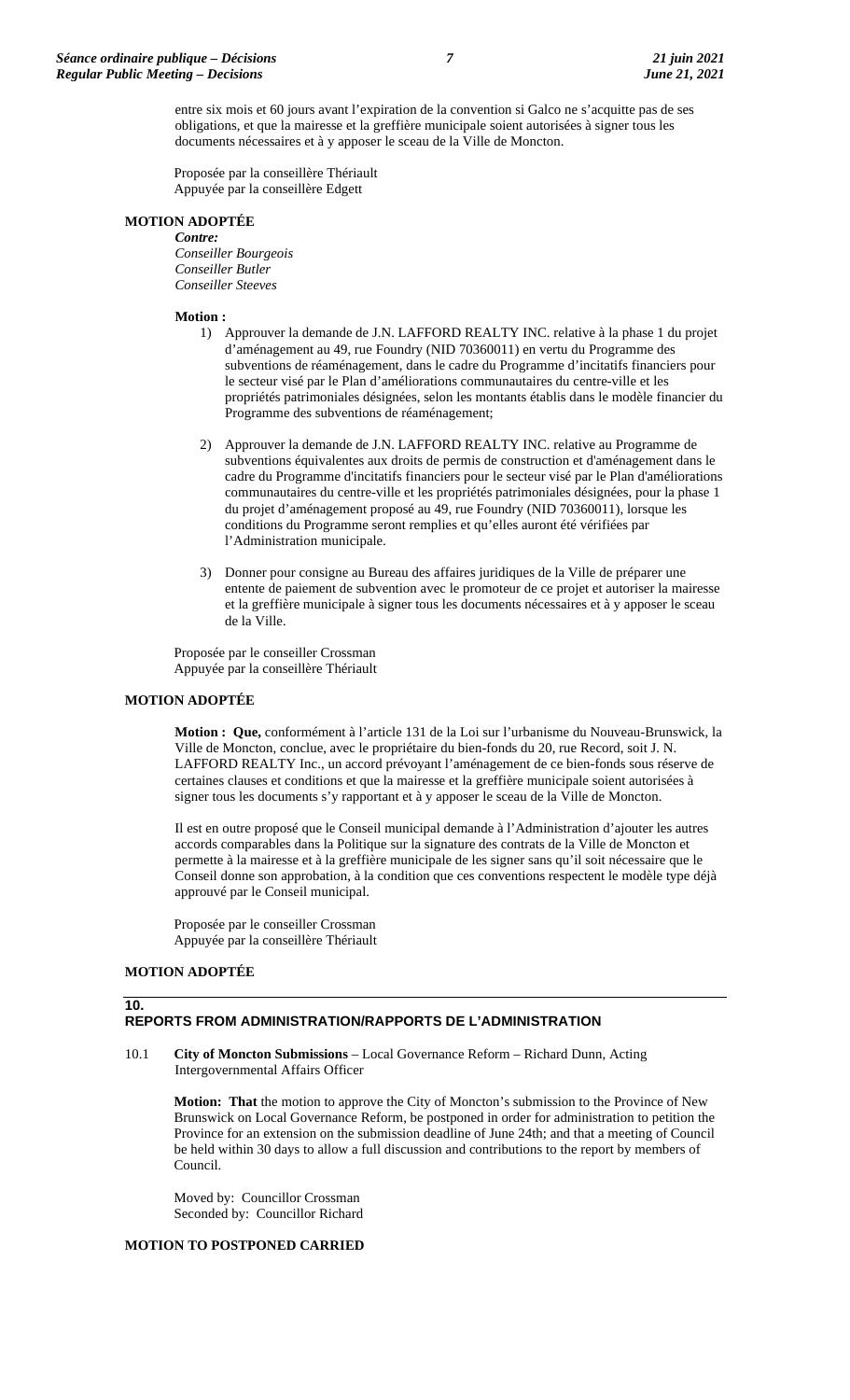**Soumissions de la Ville de Moncton** – Réforme de la gouvernance locale – Richard Dunn – Agent par intérim des affaires intergouvernementales

**Motion : Que** la motion visant à approuver le mémoire de la Ville de Moncton sur la réforme de la gouvernance locale à soumettre au gouvernement du Nouveau-Brunswick soit reportée afin de permettre à l'Administration de demander à la Province de pouvoir envoyer la soumission après la date limite du 24 juin 2021. Et que le Conseil tienne une séance dans les 30 jours pour permettre aux membres du Conseil de discuter du mémoire et d'y apporter leur contribution.

Proposée par le conseiller Crossman Appuyée par le conseiller Richard

## **MOTION RAPORTÉE**

## 10.2 **City Contract W21D 05AJ** – Street Microsurfacing

**Motion: That** City Contract No. W21D 05AJ, Street Microsurfacing, be awarded to Industrial Cold Milling, a division of Miller Paving Limited in the amount of \$298,160.50 including HST (\$270,382.31 net HST), and that the budget for the project be set at \$300,000 including net HST, engineering and contingency.

It is also recommended that a contract be drafted, and that the Mayor and City Clerk be authorized to sign said contract and affix the Corporate Seal of the City of Moncton.

Moved by: Councillor Crossman Seconded by: Councillor Léger

#### **MOTION CARRIED**

**Contrat municipal W21D 05AJ** – Microsurfaçage des rues

**Motion : Que** le contrat municipal W21D 05AJ (Microsurfaçage des rues) soit attribué à Industrial Cold Milling, division de Miller Paving Limited, pour la somme de 298 160,50 \$, dont la TVH (270 382,31 \$ sans la TVH) et que le budget du projet soit fixé à 300 000 \$, en tenant compte de la TVH nette, des frais d'ingénierie et de la provision pour éventualités.

Il est également recommandé de rédiger un contrat et que la mairesse et la greffière municipale soient autorisées à signer ledit contrat et à y apposer le sceau de la Ville de Moncton.

Proposée par le conseiller Crossman Appuyée par le conseiller Léger

### **MOTION ADOPTÉE**

10.3 **Request for Proposal RFP21-044** – Professional Engineering Services – Street Reconstruction No. 6

**Motion: That** Moncton City Council approve Administration's recommendation to award Request for Proposal #RFP21-044 – Professional Engineering Services – Street Reconstruction No. 6 to the Proponent having received the highest total score, being EXP Services Inc. for the Total Tendered Price of \$296,044.50 including H.S.T. @15% and Estimated Disbursements.

It is also recommended that a Professional Engineering Services agreement which includes all project phases be drafted, and the Mayor and City Clerk be authorized to sign said agreement and affix the Corporate Seal of the City of Moncton thereto.

Moved by: Councillor Crossman Seconded by: Councillor Léger

#### **MOTION CARRIED**

**Demande de propositions RFP21-044** – Services professionnels d'ingénierie – Reconstruction de rues nº 6

**Motion : Que** le Conseil municipal de Moncton approuve la recommandation de l'Administration d'attribuer le contrat de la Demande de propositions RFP21-044 (Services professionnels d'ingénierie – Reconstruction de rues n° 6) au proposant le mieux coté, soit EXP Services Inc., en contrepartie du prix total proposé de 296 044,50 \$, dont la TVH de 15 % et les débours estimatifs.

Il est également recommandé de rédiger un accord de services professionnels d'ingénierie et que la mairesse et la greffière municipale soient autorisées à signer ledit accord et à y apposer le sceau de la Ville de Moncton.

Proposée par le conseiller Crossman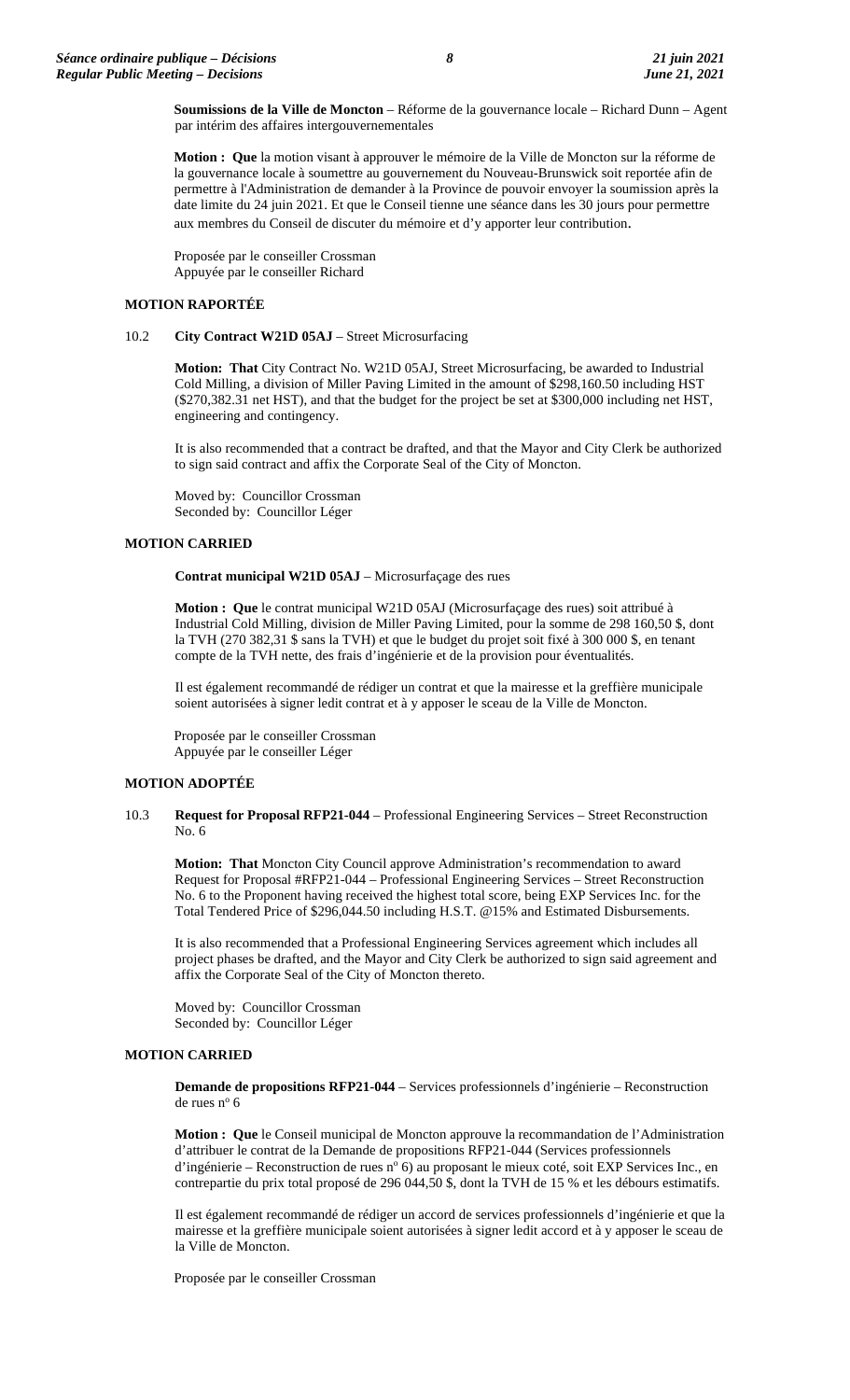Appuyée par le conseiller Léger

#### **MOTION ADOPTÉE**

10.4 **Termination of Sublease** with Food Depot Alimentaire Inc. & Execution of Sublease with the Peter McKee Community Centre Inc. – PID 70599600 (475 St. George Street)

#### **Motion :**

- 1. Subject to Administration obtaining the Department of National Defence's written consent to sublease the Lease entered into on November 18, 2015, between the City of Moncton and the Minister of National Defence for the property located at 475 St. George Street, in the City of Moncton, also referred to as Service New Brunswick Parcel Identification Number ("PID") 70599600, THAT:
	- i. the City of Moncton enters into a Lease Termination Agreement with the Food Depot Alimentaire Inc. for the sublease of the PID 70599600, entered into between the City of Moncton and Food Depot Alimentaire Inc. on December 31, 2015; and that the Mayor and City Clerk be authorized to execute all documents related thereto.
	- ii. the City of Moncton enters into a sublease with the Peter McKee Community Center Inc. for the PID 70599600; and that the Mayor and City Clerk be authorized to execute all documents related thereto.

Moved by: Councillor Léger Seconded by: Councillor Edgett

#### **MOTION CARRIED**

**Résiliation du contrat de sous-location** avec Food Depot Alimentaire Inc. et signature du contrat de sous-location avec le Centre communautaire Peter McKee Inc. – NID 70599600 (475, rue St. George)

### **Motion :**

- 1. À la condition que l'Administration obtienne par écrit le consentement du ministère de la Défense nationale de sous-louer les locaux dans le cadre du bail conclu le 18 novembre 2015 entre la Ville de Moncton et le ministre de la Défense nationale pour l'immeuble situé au 475, rue St. George, dans la Ville de Moncton, aussi désigné par la parcelle portant le NID 70599600 de Service Nouveau-Brunswick, QUE :
	- i. la Ville de Moncton conclue, avec Food Depot Alimentaire Inc. pour la sous-location du NID 70599600, un accord de résiliation du bail conclu entre la Ville de Moncton et Food Depot Alimentaire Inc. le 31 décembre 2015; et que la mairesse et la greffière municipale soient autorisées à signer tous les documents s'y rapportant;
	- ii. la Ville de Moncton conclue un contrat de sous-location avec le Centre communautaire Peter McKee Inc. pour le NID 70599600; et que la mairesse et la greffière municipale soient autorisées à signer tous les documents s'y rapportant.

Proposée par le conseiller Léger Appuyée par la conseillère Edgett

### **MOTION ADOPTÉE**

10.5 **Proposed** Fire Protection By-Law H-621 (to repeal and replace of By-Law H-602)

**Motion: That** Moncton City Council give first reading to the proposed By-Law # H-621 A By-Law Relating to Fire Protection in the City of Moncton, to enable the City of Moncton to update its fire protection By-Law to meet the Local Governance Act, S.N.B., 2017, c. 18, to prohibit fire pits during a provincial ban on open burning in the region and to implement a permitting process for the use and operation of fire pits.

Moved by: Councillor Bourgeois Seconded by: Councillor Léger

#### **MOTION CARRIED**

**Proposition –** Arrêté H-621 sur la protection contre les incendies (pour abroger et remplacer l'Arrêté H-602)

**Motion : Que** le Conseil municipal de Moncton adopte en première lecture l'Arrêté H-621 proposé (Arrêté concernant la protection contre les incendies dans la Ville de Moncton) pour permettre à la Ville de mettre à jour l'Arrêté municipal sur la protection contre les incendies afin de respecter la *Loi sur la gouvernance locale*, LN-B 2017, chap. 18, d'interdire les feux de foyer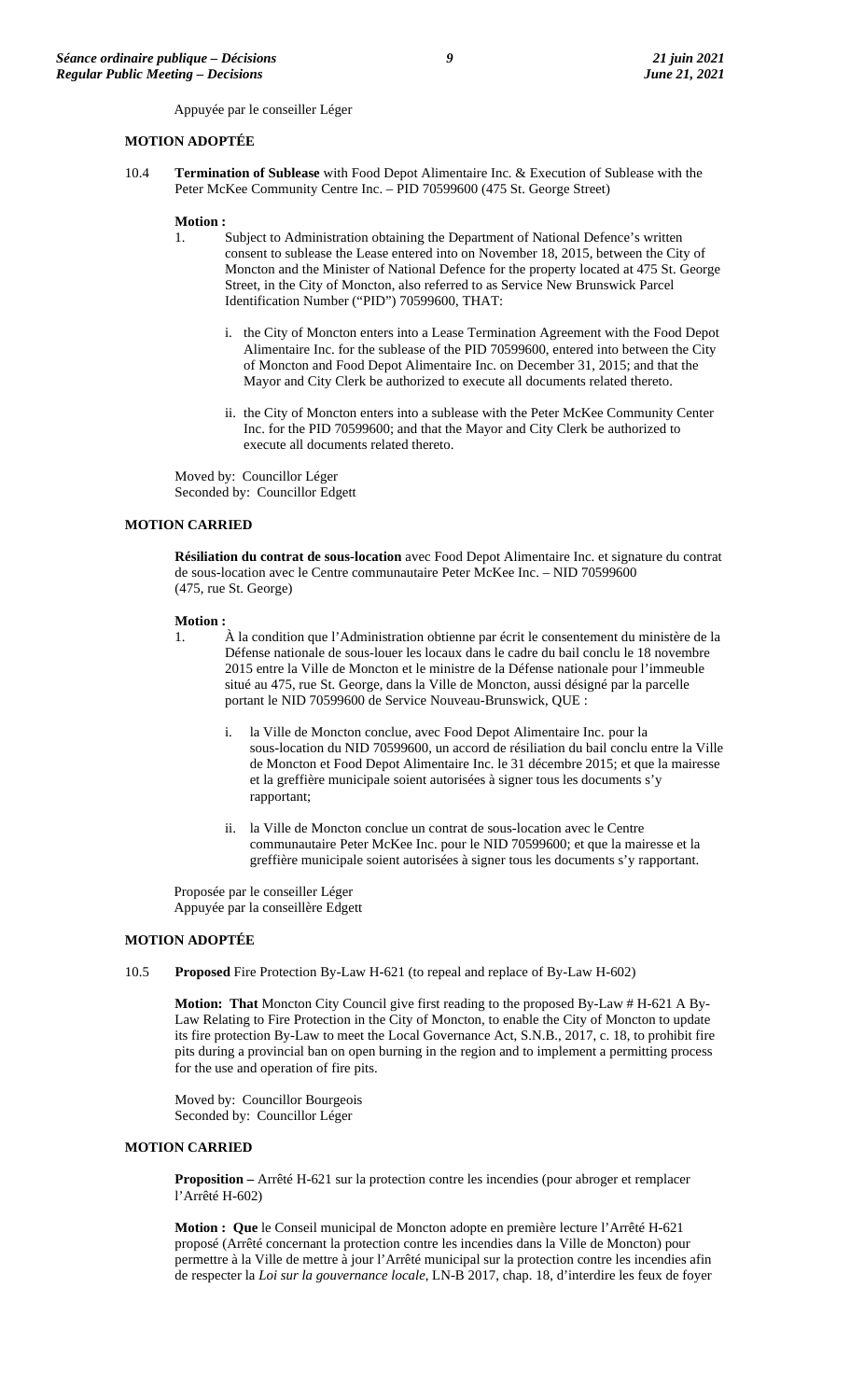pendant l'interdiction provinciale imposée pour les feux à ciel ouvert dans la région et de mettre en œuvre un processus de délivrance de permis pour les feux de cour arrière.

Proposée par le conseiller Bourgeois Appuyée par le conseiller Léger

#### **MOTION ADOPTÉE**

# **11.**

# **READING OF BY-LAWS/LECTURE D'ARRÊTÉS MUNICIPAUX**

11.1 **A By-Law** in Amendment of the City of Moncton Zoning By-Law, being By-Law Z-220.9 – 461 Ryan Street – *First Reading (subject to approval of item 7.1)*

*First Reading only*

**Arrêté** portant modification de l'arrêté de zonage de la Ville de Moncton, soit l'Arrêté Z-220.9 – 461, rue Ryan – *Première lecture (Sous réserve de l'approbation du point 7.1)*

*Première lecture seulement*

11.2 **A By-Law** in Amendment of a By-Law Relating to the Adoption of the City of Moncton Municipal Plan, being By-Law Z-113.30 – Bulman/Mountain – *First Reading (subject to approval of item 7.2)*

*First Reading only*

**Arrêté** portant modification de l'Arrêté concernant l'adoption du Plan municipal de la Ville de Moncton, soit l'Arrêté Z-113.30 – Bulman/Mountain – *Première lecture (Sous réserve de l'approbation du point 7.2)*

11.3 **A By-Law** in Amendment of the City of Moncton Zoning By-Law, being By-Law Z-220.6 – Bulman/Mountain – *First Reading (subject to approval of item 7.2)*

*First Reading only*

**Arrêté** portant modification de l'Arrêté de zonage de la Ville de Moncton, soit l'Arrêté Z-220.6 – Bulman/Mountain – *Première lecture (Sous réserve de l'approbation du point 7.2)*

*Première lecture seulement*

11.4 **A By-Law** in Amendment of the City of Moncton Development Charge By-Law, being By-Law Z-1519.1 – *First Reading (subject to approval of item 7.5)*

*First Reading only*

**Arrêté** portant modification de l'Arrêté sur la redevance d'aménagement de la Ville de Moncton, soit l'arrêté Z-1519.1 *– Première lecture (Sous réserve de l'approbation du point 7.5)*

*Première lecture seulement*

11.5 **A By-Law** Relating to Fire Protection in The City of Moncton, being by-law H-621 – *First Reading (subject to approval of item 10.5)*

*First Reading only*

**Arrêté** concernant la protection contre les incendies dans la ville de Moncton, soit l'arrêté H-621 – *Première lecture (Sous réserve de l'approbation du point 10.5)*

*Première lecture seulement*

### **12.**

# **NOTICES MOTIONS AND RESOLUTIONS/AVIS DE MOTIONS ET RÉSOLUTIONS**

12.1 **Notice of Motion** – Public Safety – Councillor Daniel Bourgeois

#### NOTICE OF MOTION ON PUBLIC SAFETY

WHEREAS public safety – the protection of life and property – is the most important public service provided by the City of Moncton and the only compulsory service required of municipalities;

WHEREAS the City of Moncton's crime index has increased significantly over the past two years, even if most observers admit that the data should be higher because many infractions are not reported;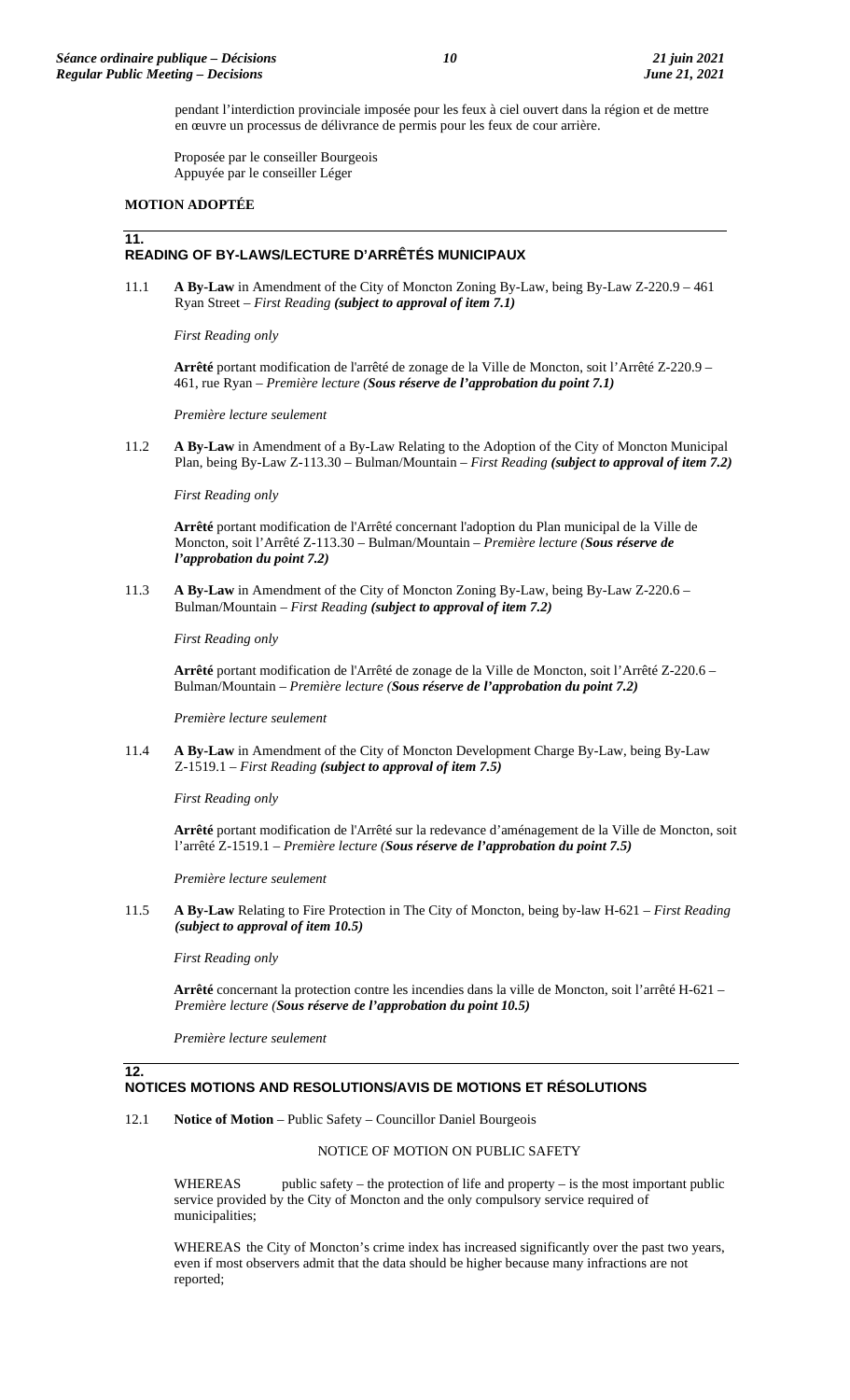WHEREAS most of the incidents committed are of such a minor nature that the RCMP at the service of the City of Moncton does not have sufficient resources to resolve the incidents expeditiously and effectively;

WHEREAS the 8 Community Police Officers hired recently by the City of Moncton do not have the proper authority to prevent and resolve criminal incidents as expeditiously and effectively as they should be;

WHEREAS many citizens throughout the City have been victimized by the increase in minor infractions and have expressed a need for an immediate resolution;

AND WHEREAS public safety, notably the crime increase, was the most important issue identified by the Chamber of Commerce and the majority of citizens and candidates during the 2021 municipal elections;

BE IT THEREFORE RESOLVED that Council appoint a Liaison Councillor on public safety with a mandate to (a) consult key public safety and social inclusion organisations in the City to establish the most effective actions required to reduce criminal incidents expeditiously and effectively, and (b) submit a report to Council no later than July 31, 2021, proposing the immediate and long-term actions the City should take.

Moved by: Councillor Bourgeois Seconded by: Councillor Butler

**Avis de motion** – Sécurité publique – Daniel Bourgeois, conseiller

## AVIS – RÉSOLUTION SUR LA SÉCURITÉ PUBLIQUE

ATTENDU QUE la sécurité publique – la protection de la vie et des biens – est le plus important service public fourni par la Ville de Moncton et le seul service imposé aux municipalités;

ATTENDU QUE l'index des infractions criminelles dans la Ville de Moncton a augmenté au cours des deux dernières années de façon significative, malgré le fait que la plupart des observateurs sont d'avis que les données sont en réalité plus élevées parce que de nombreuses infractions ne sont pas reportées;

ATTENDU QUE la plupart des crimes commis sont de nature si mineure que la GRC au service de la Ville de Moncton n'a pas assez de ressources pour les résoudre de manière rapide et efficace;

ATTENDU QUE les huit agents de police communautaire embauchés par la Ville récemment n'ont pas les pouvoirs requis pour prévenir et résoudre les incidents criminels mineurs aussi rapidement et efficacement qu'ils devraient pouvoir le faire;

ATTENDU QUE les citoyens et les citoyennes ont subi les effets néfastes de l'augmentation du nombre d'infractions criminelles mineures et ont exprimé le vœu d'une résolution immédiate de l'enjeu;

ATTENDU QUE la sécurité publique, notamment l'augmentation de crimes mineurs, est l'enjeu le plus important exprimé par la Chambre de commerce et la majorité des citoyens et citoyennes et des candidats et candidates lors de la campagne électorale municipale de 2021;

IL EST PAR CONSÉQUENT RÉSOLU QUE le Conseil municipal nomme un conseiller de liaison sur la sécurité publique ayant pour mandat de (a) consulter les principales organisations locales sur la sécurité publique et l'inclusion sociale dans le but de déterminer les actions les plus probantes pour réduire les incidences criminelles de façon rapide et efficace et (b) soumettre au Conseil, au plus tard le 31 juillet 2021, un rapport proposant les interventions immédiates et à long terme que la Ville devrait entreprendre.

Proposé par le conseiller Bourgeois Appuyé par le conseiller Butler

#### 12.2 **2021** Election of Deputy Mayor

**Motion: That** Councillor Charles Léger **be elected** as the Deputy Mayor for the year 2021-2022.

Moved by: Councillor Thériault Seconded by: Councillor LeBlanc

#### **MOTION CARRIED**

**Élection** d'un maire adjoint ou d'une mairesse adjointe

**Motion : Que** le conseiller Charles Léger **soit élu** au poste de maire adjoint pour la période 2020- 2021.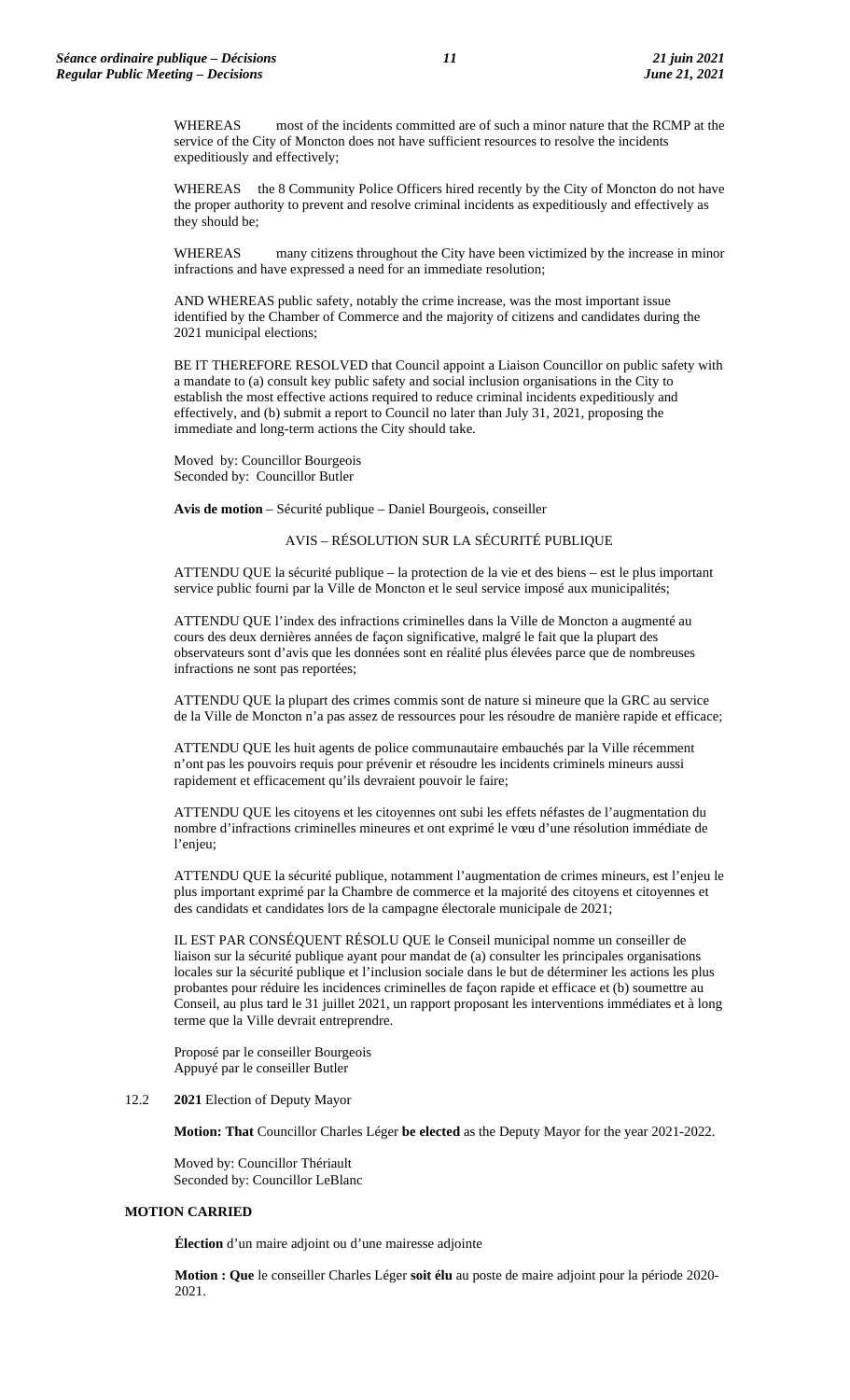Proposée par la conseillère Thériault Appuyée par la conseillère LeBlanc

## **MOTION ADOPTÉE**

#### **13.**

# **APPOINTMENTS TO COMMITTEES/NOMINATIONS À DES COMITÉS**

**Motion: That** the following apptointments **be approved**/**Que** les nominations suivantes **soient adoptées** :

Association francophone des municipalités du NB (AFMNB)

Monique LeBlanc

Boys & Girls Club of Moncton/Repaire Jeunesse de Moncton

• Shawn Crossman

Capitol Theatre Board of Directors / Conseil d'administration du Théâtre Capitol Susan Edgett

Cities of New Brunswick Association (Executive Committee) / l'Associaton des cités du Nouveau-Brunswick

• Dawn Arnold

## City of Moncton Employees Pension Board / Comité des pensions des employés de la Ville de **Moncton**

- Dawn Arnold
- Charles Leger
- Bryan Butler

Codiac Regional Policing Authority / Autorité du service de police régionale de Codiac

- \*Charles Leger (until Jan. 1, 2022)
- \*Monique LeBlanc (Jan. 1, 2022 -)

Croix Bleue Medavie Stadium Management Committee

• Paul Richard

Crossman Community Centre/Kay Arena Programs Committee/Comité du centre communautaire Crossman/Kay

Shawn Crossman

Development & Construction Permitting Advisory Committee/ Comité consultatif de délivrance des permis d'aménagement et de construction

• Susan Edgett

Downtown Moncton Centre-ville Inc. - Board of Directors/Conseil d'administration de Downtown Moncton Centre-ville Inc.

Shawn Crossman

Enhancing Democracy Report Implementation Committee/Comité spécial sur la promotion de la démocratie

- Daniel Bourgeois
- Susan Edgett
- Dave Steeves

Federation of Canadian Municipaliites – Standing Committee/Comité permanent de la Fédération canadienne des municipalités

Dawn Arnold

Heritage Conservation Board/ Comité de sauvegarde du patrimoine de Moncton

• Paulette Theriault

Internal Audit Committee/Comité de vérification interne

- Dawn Arnold
- Charles Leger
- Paulette Theriault

Marché Moncton Market Complex Commission

• Bryan Butler

Seniors Advisory Committee/ Comité consultatif des aînés créé par le maire